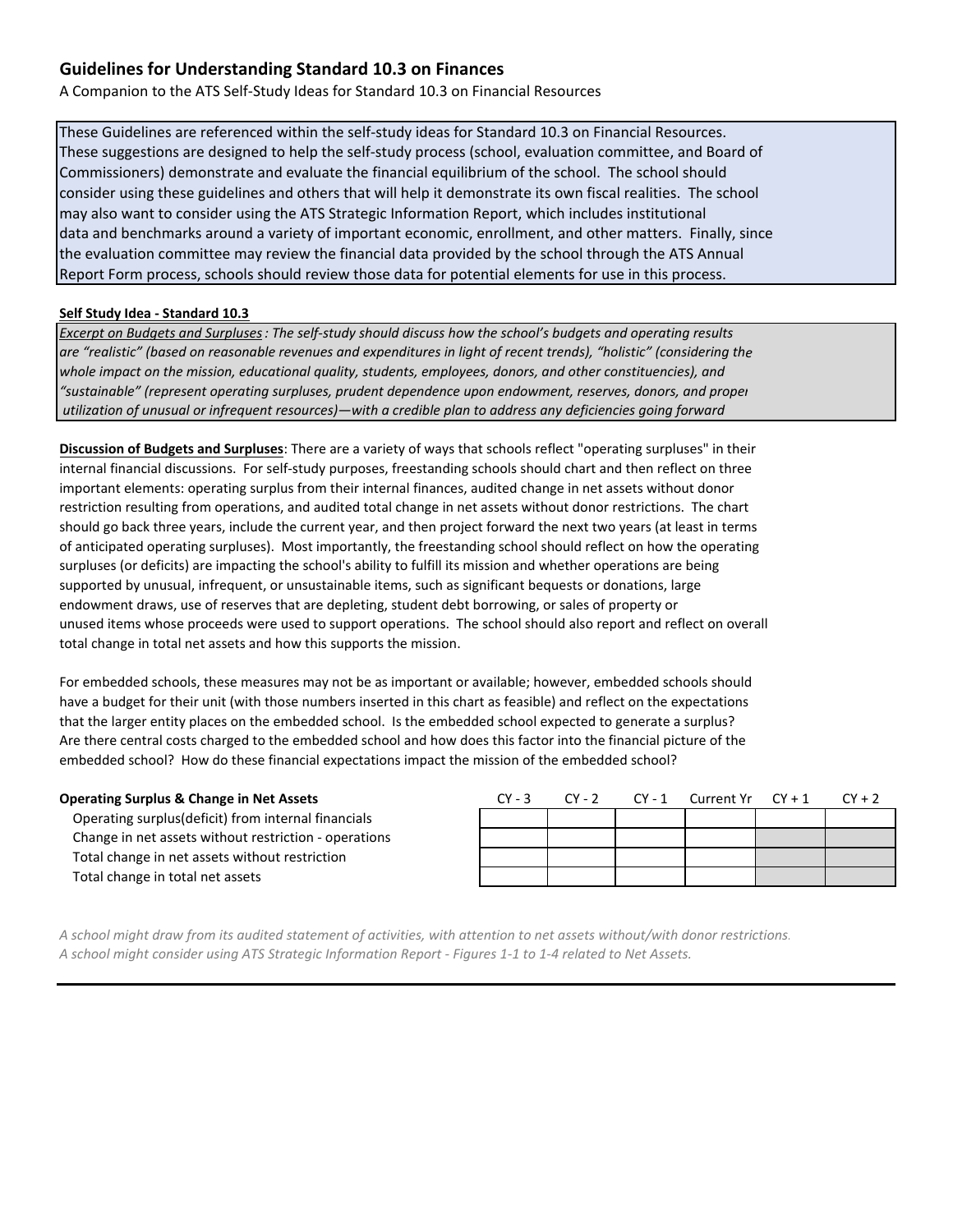A Companion to the ATS Self‐Study Ideas for Standard 10.3 on Financial Resources

These Guidelines are referenced within the self‐study ideas for Standard 10.3 on Financial Resources. These suggestions are designed to help the self‐study process (school, evaluation committee, and Board of Commissioners) demonstrate and evaluate the financial equilibrium of the school. The school should consider using these guidelines and others that will help it demonstrate its own fiscal realities. The school may also want to consider using the ATS Strategic Information Report, which includes institutional data and benchmarks around a variety of important economic, enrollment, and other matters. Finally, since the evaluation committee may review the financial data provided by the school through the ATS Annual Report Form process, schools should review those data for potential elements for use in this process.

Self Study Idea ‐ Standard 10.3

Excerpt on Revenues: The self-study might include specific information, such as the percentages of revenue derived *from tuition and fees, endowment, gifts, and auxiliary enterprises, describing any significant changes in those percentages in recent years (e.g., since the last accreditation visit).*

**Discussion of Operating Revenues**: A freestanding school could prepare a chart showing the dollar amount and percentages of operating revenue that were derived annually from net tuition and fees, endowment and reserve draws to support operations, gifts unrestricted and available for operations, and auxiliary and other revenues sources. An embedded school could show these categories as directly attributed to it within the financial system of the larger entity (i.e., direct tuition and related scholarship for the ATS‐accredited entity). This chart should go back at least three years, include the current year, and project forward two years. Most importantly, the school should reflect on how the dollar amounts and percentages have changed over the years and how these changes have impacted its mission.

| <b>Revenues &amp; Other Support</b>           | $CY - 3$ | $CY - 2$ | $CY - 1$ | Current Yr | $CY + 1$ | $CY + 2$ |
|-----------------------------------------------|----------|----------|----------|------------|----------|----------|
| <b>Gross Tuition</b>                          |          |          |          |            |          |          |
| Tuition Scholarship & Discounts               |          |          |          |            |          |          |
| Endowment & Reserve Draw for Operations       |          |          |          |            |          |          |
| Gifts Not Restricted/Available for Operations |          |          |          |            |          |          |
| Auxiliary and Other Revenues for Operations   |          |          |          |            |          |          |
| Release from Restrictions for Operations      |          |          |          |            |          |          |

*A school might draw from its audited statement of activities ‐ unrestricted/without donor restriction column. A school might consider using ATS Strategic Information Report ‐ Figure 1‐9 ‐ Revenue by Source.*

A freestanding school should parse out significant and material items that occur in the support of its mission. As stated earlier, these may include high rates of student indebtedness, high endowment-draw rates, large or unusual gifts to the school, and large or unusual sale of property or other items in support of operations. The school should research these items and list them if significant. In terms of draw rates on invested funds, the school should list the draw rates separately on funds with donor restriction and those without donor restriction. Further, the school should list how the draw rates are determined and on what average investment value (i.e., twelve-quarter rolling average) the draw is measured. Most importantly, the school should reflect on how these items are either supporting or potentially hindering the current and future mission of the school.

| <b>Revenues &amp; Other Support - Unique Items</b>    | $CY - 3$ | $CY - 2$ | CY - 1 | Current $Yr$ $CY + 1$ | $CY + 2$ |
|-------------------------------------------------------|----------|----------|--------|-----------------------|----------|
| Educational Debt - \$ Avg Per Graduate                |          |          |        |                       |          |
| Educational Debt - % of Graduates that Borrowed       |          |          |        |                       |          |
| Endowment Draw Rate - Funds without Donor Restriction |          |          |        |                       |          |
| Endowment Draw Rate - Funds with Donor Restriction    |          |          |        |                       |          |
| Large or Unusual Gifts                                |          |          |        |                       |          |
| Large or Unusual Sales of Property or Other Items     |          |          |        |                       |          |
|                                                       |          |          |        |                       |          |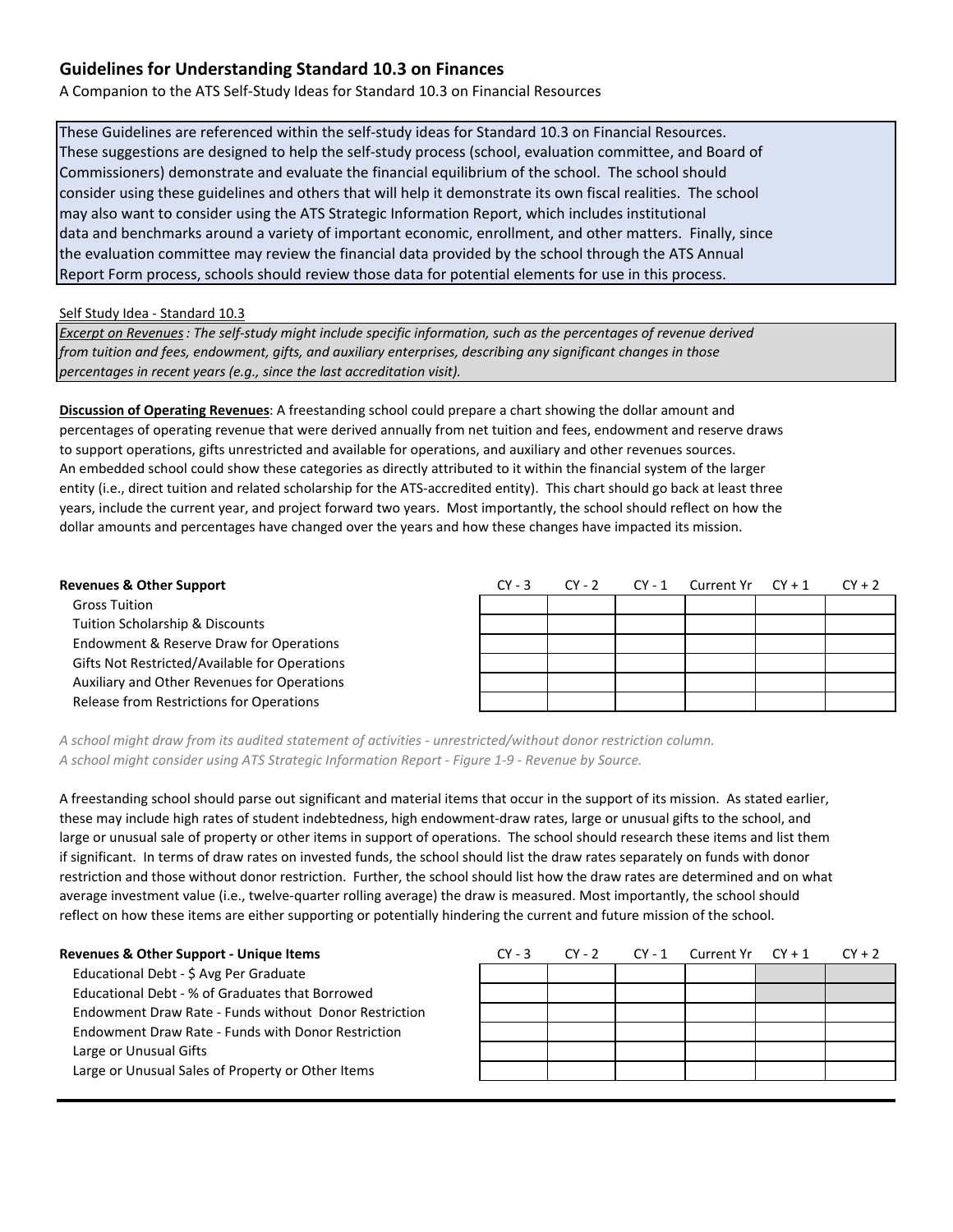A Companion to the ATS Self‐Study Ideas for Standard 10.3 on Financial Resources

These Guidelines are referenced within the self‐study ideas for Standard 10.3 on Financial Resources. These suggestions are designed to help the self‐study process (school, evaluation committee, and Board of Commissioners) demonstrate and evaluate the financial equilibrium of the school. The school should consider using these guidelines and others that will help it demonstrate its own fiscal realities. The school may also want to consider using the ATS Strategic Information Report, which includes institutional data and benchmarks around a variety of important economic, enrollment, and other matters. Finally, since the evaluation committee may review the financial data provided by the school through the ATS Annual Report Form process, schools should review those data for potential elements for use in this process.

Self Study Idea - Standard 10.3

Excerpt on Expenses: The self-study might also describe any significant changes in the percentages of major expense categories (e.g., instruction, academic support, institutional support, etc.) in recent years, as well as any significant *debt the school has and how debt repayment is being addressed.*

### **Discussion of Expenditures**

A freestanding school could prepare a chart showing the dollar amount and percentages of expenditures that were incurred annually using the broad categories from the ATS Annual Report Form Process ‐ Finance Form. An embedded school could also use expenditures reported to ATS or reflect expenditures that were directly attributed to it within the financial system of the larger entity (i.e., direct cost of instruction reported in the accounting system for the ATS‐accredited entity). This chart should go back at least three years, include the current year, and project forward two years. Most importantly, the school should reflect on how the expenditure dollar amounts and percentages have changed over the years and how these changes have supported its mission.

| <b>Expenditures</b>                 | $CY - 3$ | $CY - 2$ | CY - 1 | Current $Yr$ $CY + 1$ | $CY + 2$ |
|-------------------------------------|----------|----------|--------|-----------------------|----------|
| Instruction                         |          |          |        |                       |          |
| <b>Research and Public Service</b>  |          |          |        |                       |          |
| Library                             |          |          |        |                       |          |
| <b>Academic Support</b>             |          |          |        |                       |          |
| <b>Student Services</b>             |          |          |        |                       |          |
| <b>Institutional Support</b>        |          |          |        |                       |          |
| Operations and Maintenance of Plant |          |          |        |                       |          |
| Scholarship                         |          |          |        |                       |          |
| <b>Auxiliary Services</b>           |          |          |        |                       |          |

A school might consider using ATS Strategic Information Report - Figure 1-13 - Expenditures by Category.

#### **Discussion of Spending per Student**

A freestanding school could prepare a chart showing the amount of expenditure incurred by different variables. Total expenditures divided by head count students, full-time equivalent students, credit hours sold, or graduates show how spending has changed over the years relative to the changing student body. Most importantly, the school could reflect on how spending per student is shifting intentionally or unintentionally and how it impacts the school's ability to support and fund its mission. The school might consider benchmarking itself to other ATS schools. When providing these calculations, include expenditures, enrollment, and graduate data based upon what was reported to ATS each fall through the ATS Annual Report Form process.

|                                            | $CY - 3$ | $CY-2$ | CY-1 Current Yr |
|--------------------------------------------|----------|--------|-----------------|
| Total expenditures/Total HC student        |          |        |                 |
| Total expenditures/Total FTE students      |          |        |                 |
| Total expenditures/Total Credit Hours Sold |          |        |                 |
| Total expenditures/Total Graduates         |          |        |                 |